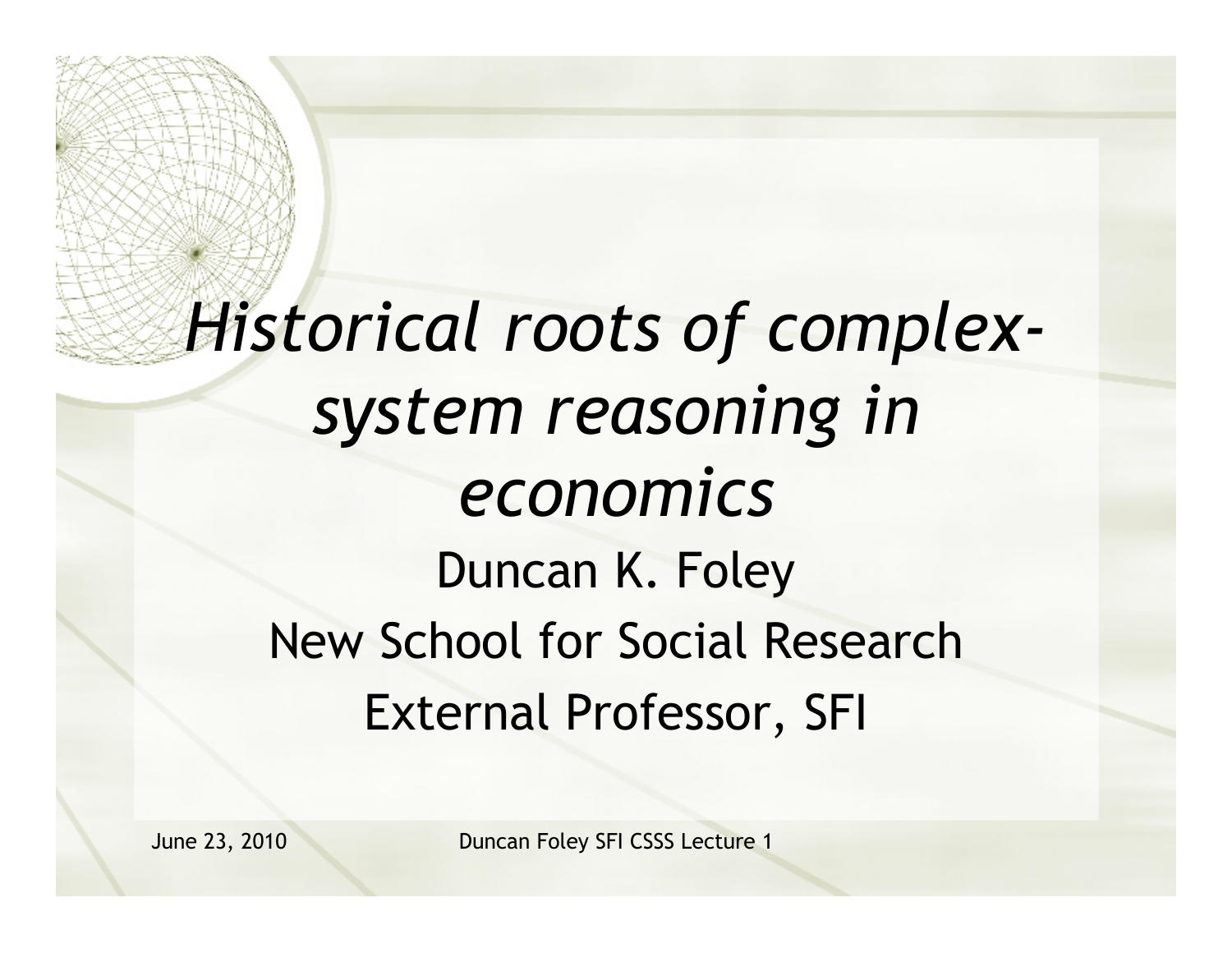### *Some things about economics*

- **Economics studies the production and** distribution of useful goods and services
- Goods or services produced as private property and distributed through exchange are *commodities*
- Families, communities, tribes, also produce and distribute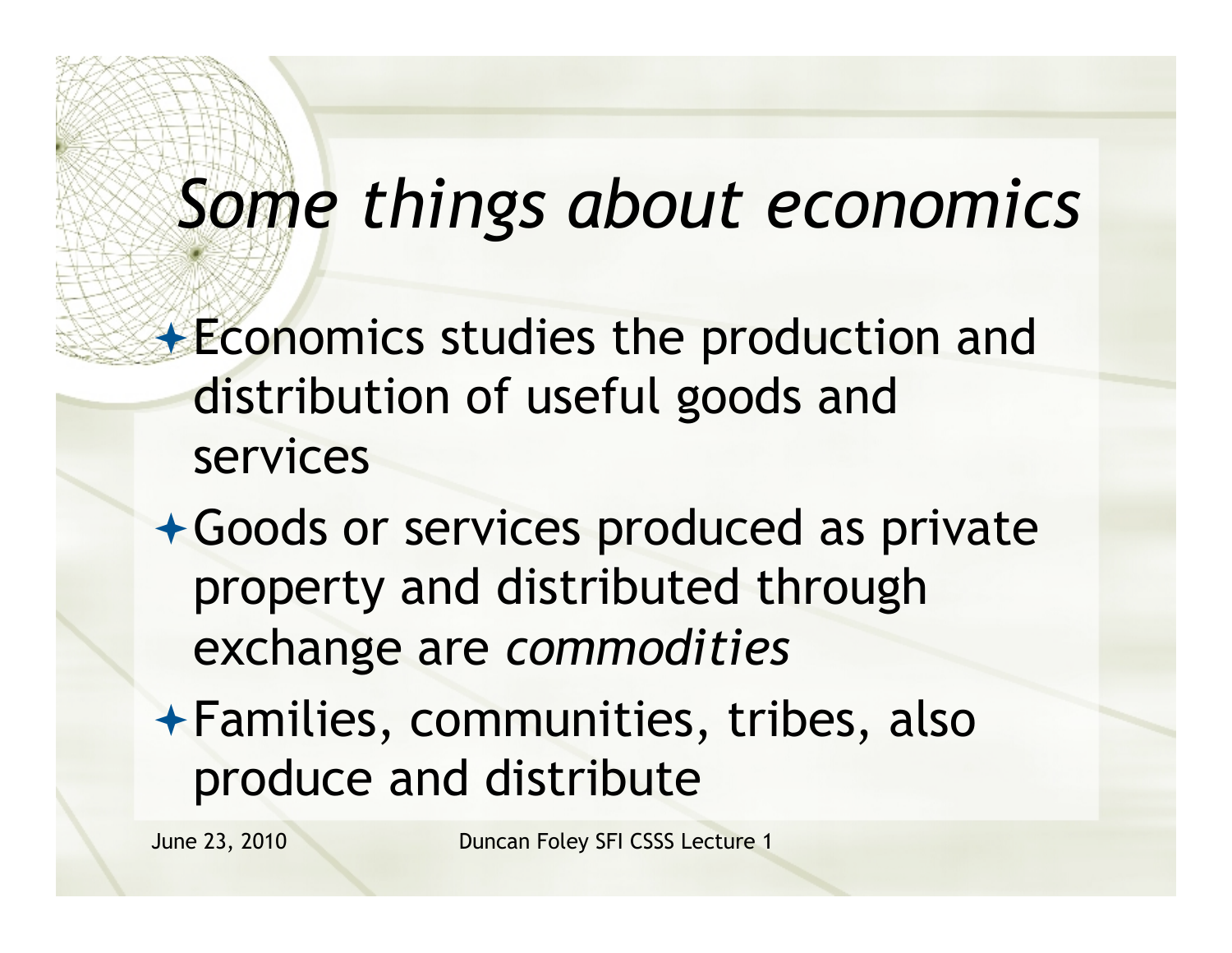#### *Commodity production*

**The usefulness of a commodity to its** owner is its ability to exchange for other commodities--its *exchange value*  Exchange value is expressed abstractly as money price Money is historically inherent in commodity production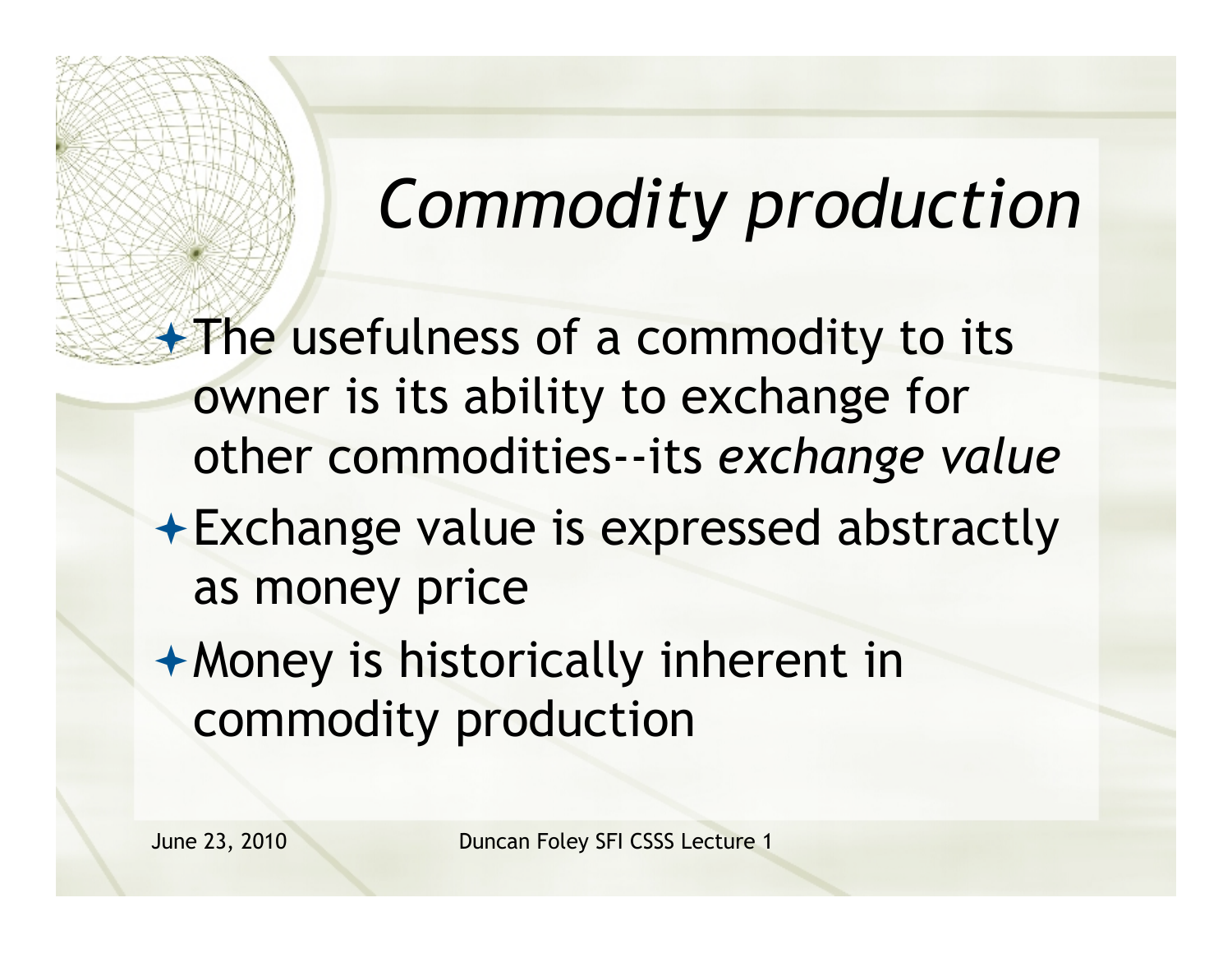### *Origins of political economy*

**The proto-nation states of the early** modern period noticed that military success arose from material resources

- This led to theories of the source of the "wealth of nations"
- $\rightarrow$  The physiocrats of the 17th-18th centuries identified national wealth with productive land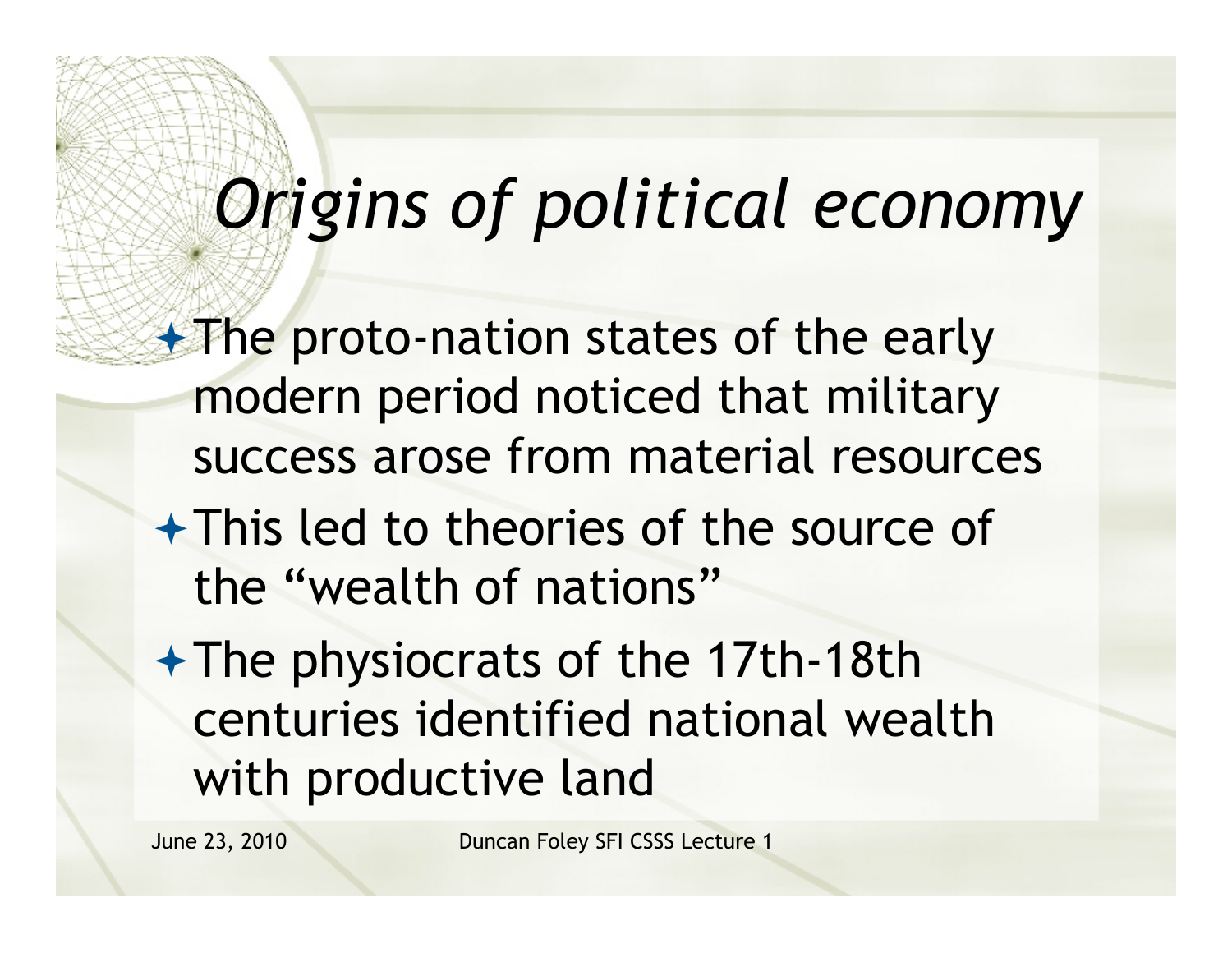### *Classical political economy*

**The classical political economists,** Adam Smith, Thomas Malthus, and David Ricardo saw the wealth of a nation as its organized productive labor How does a commodity system organize production without central rules or control?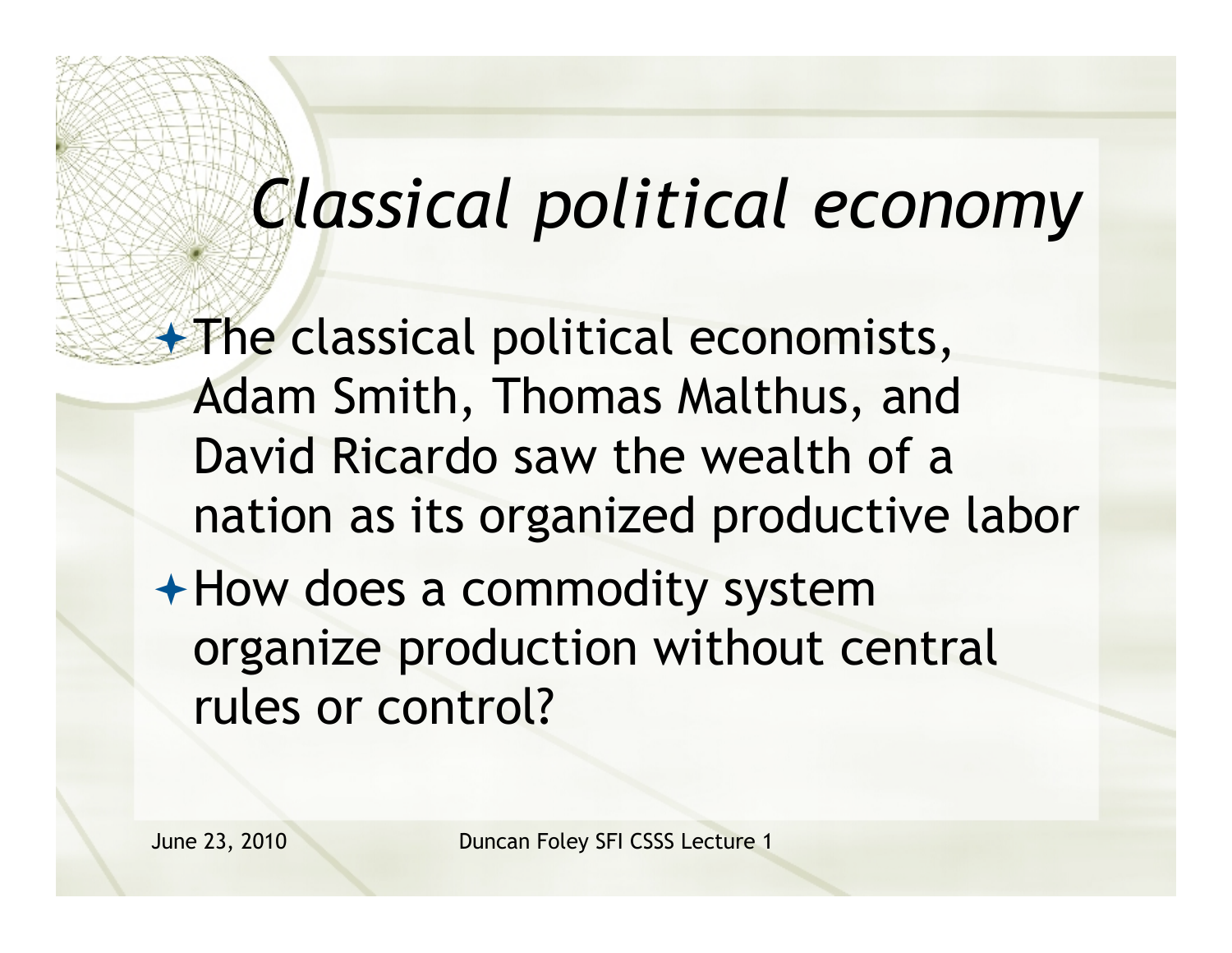#### *Theory of value*

 $\bigstar$  In the simplest case where each worker has means of production, in conditions of "perfect freedom" workers can produce any commodity

 $\bigstar$  If the price of a commodity in relation to the time required to produce it is higher than average, workers will move into that line of production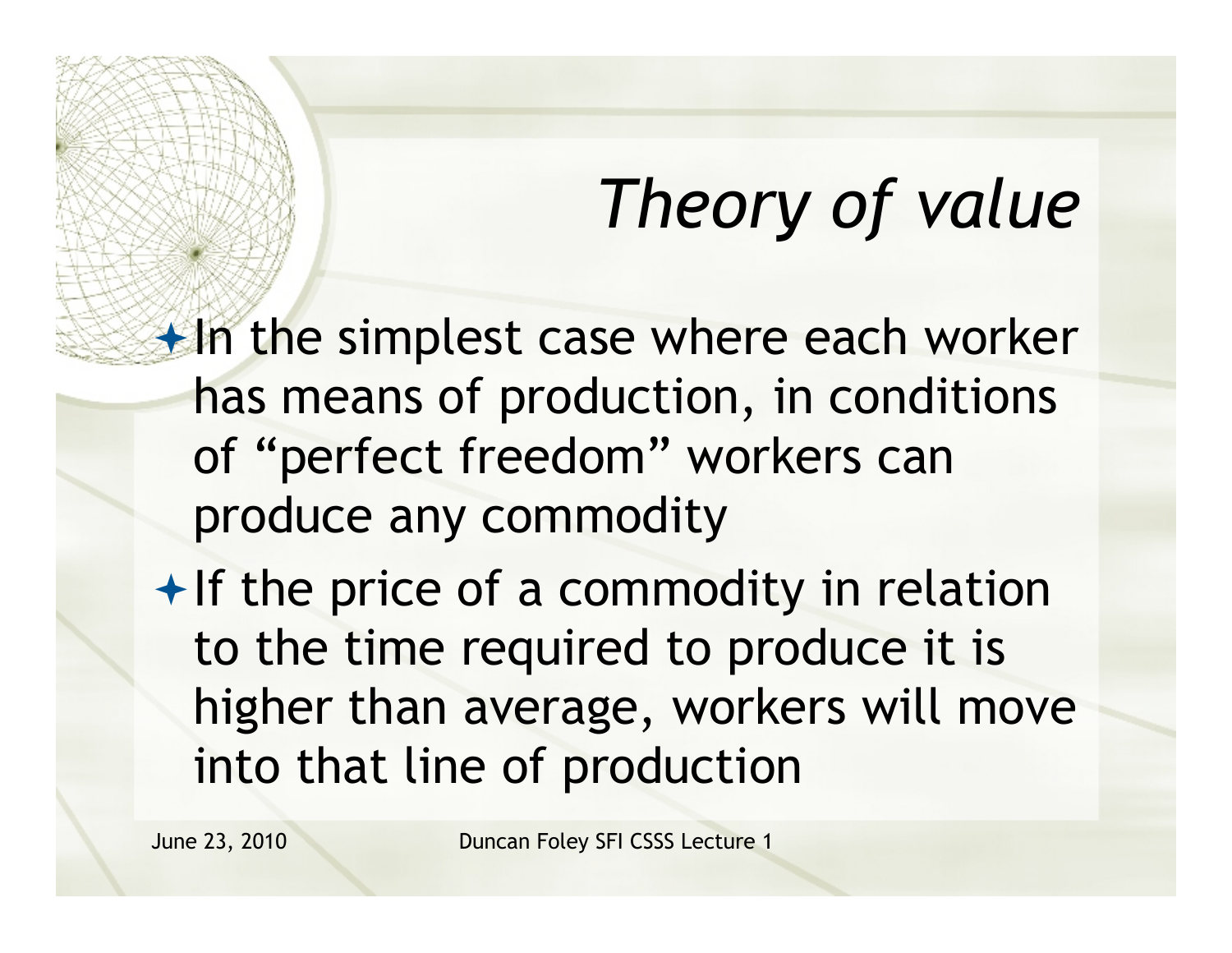#### *Labor theory of value*

**The movement of labor will prevent** the ratio of the price of a commodity to the labor time required to produce it from moving very far from average This labor theory of value explains both the decentralized allocation of labor as a resource and the dynamics of commodity prices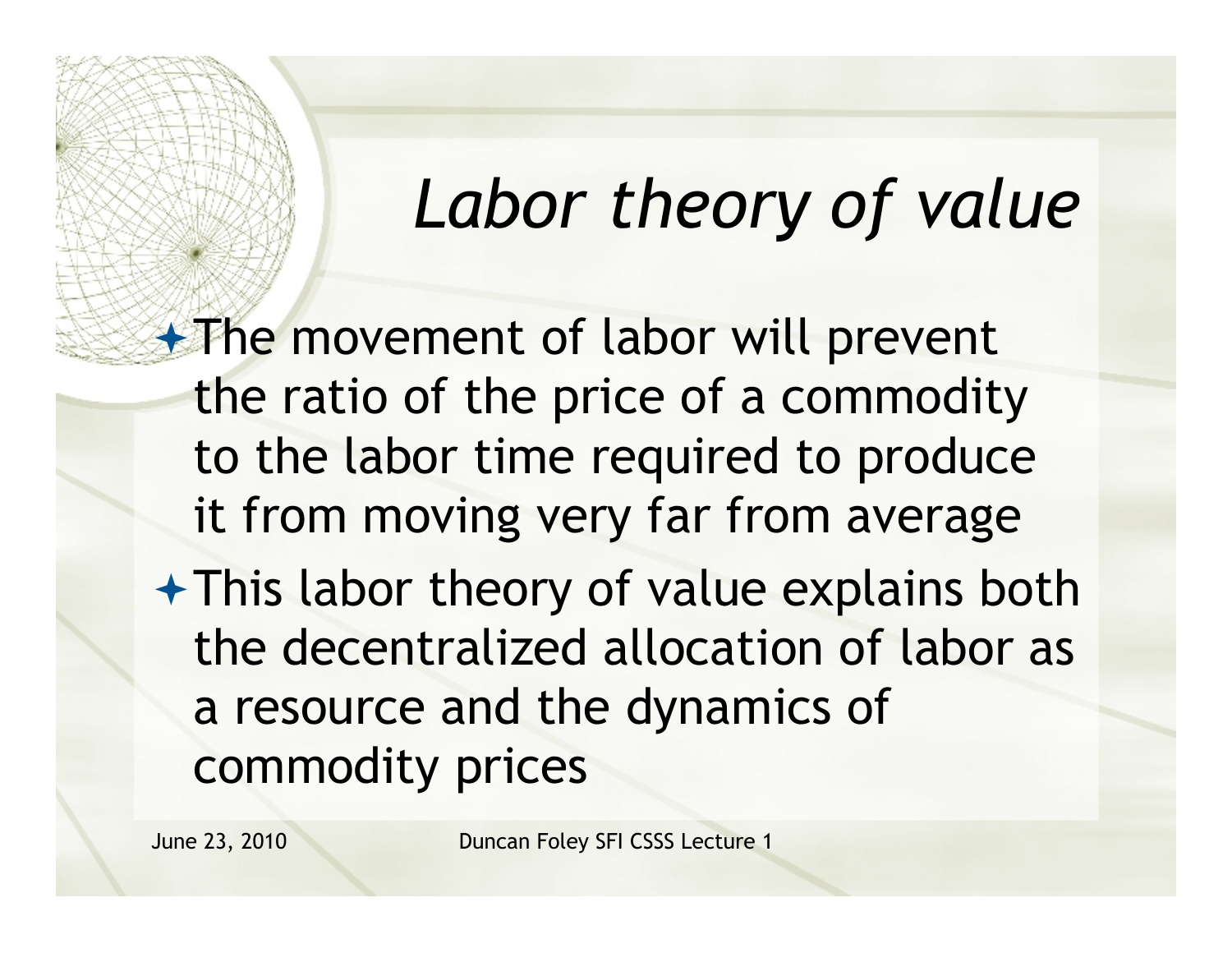#### *Market and natural price*

*Market prices* in this theory will fluctuate or "gravitate" around *natural prices* proportional to required labor times

The fluctuating allocation of labor and prices of commodities constitute a self-organizing complex system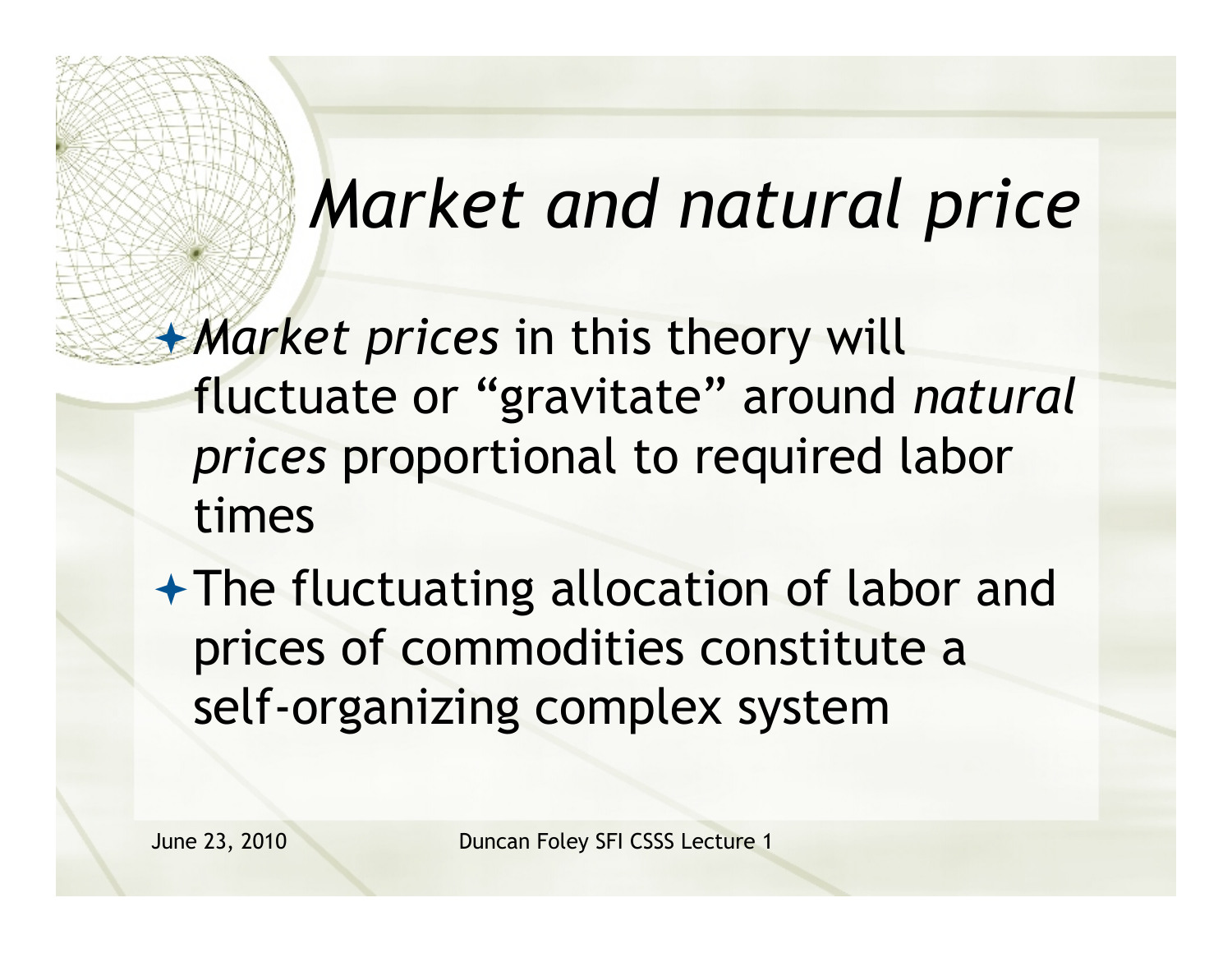## *Capital and the rate of profit*

When workers do not own the means of production they become *capital*

- $+$  The owners will shift capital (carrying workers along) into lines of production with a higher profit rate
- Actual commodity profit rates will fluctuate around an *average rate of profit*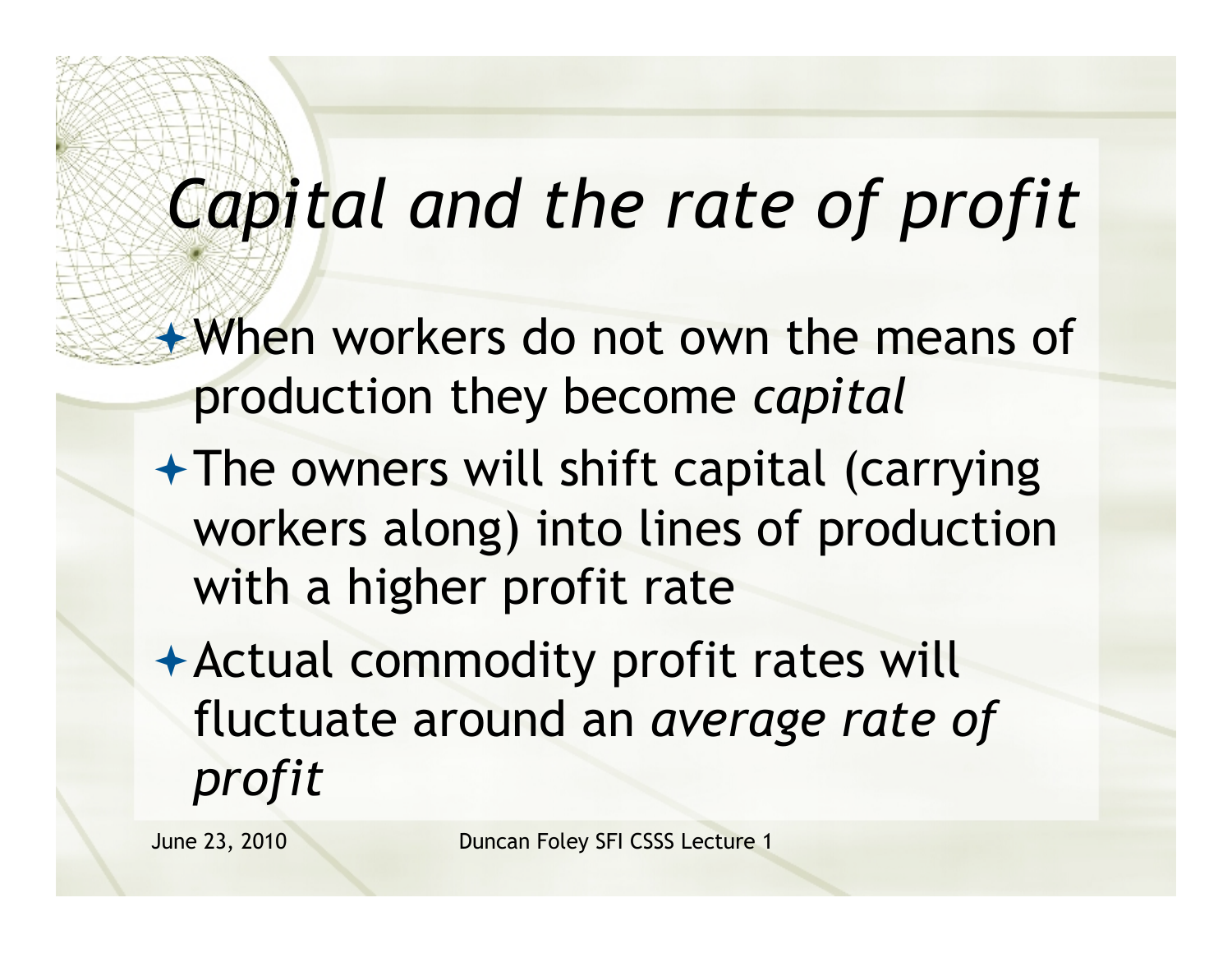#### *The invisible hand*

Smith makes the extraordinary claim that this type of self-organized complex system is superior to centralized top-down systems in creating wealth

The *unintended consequence* of each worker and capitalist's pursuit of selfinterest is social progress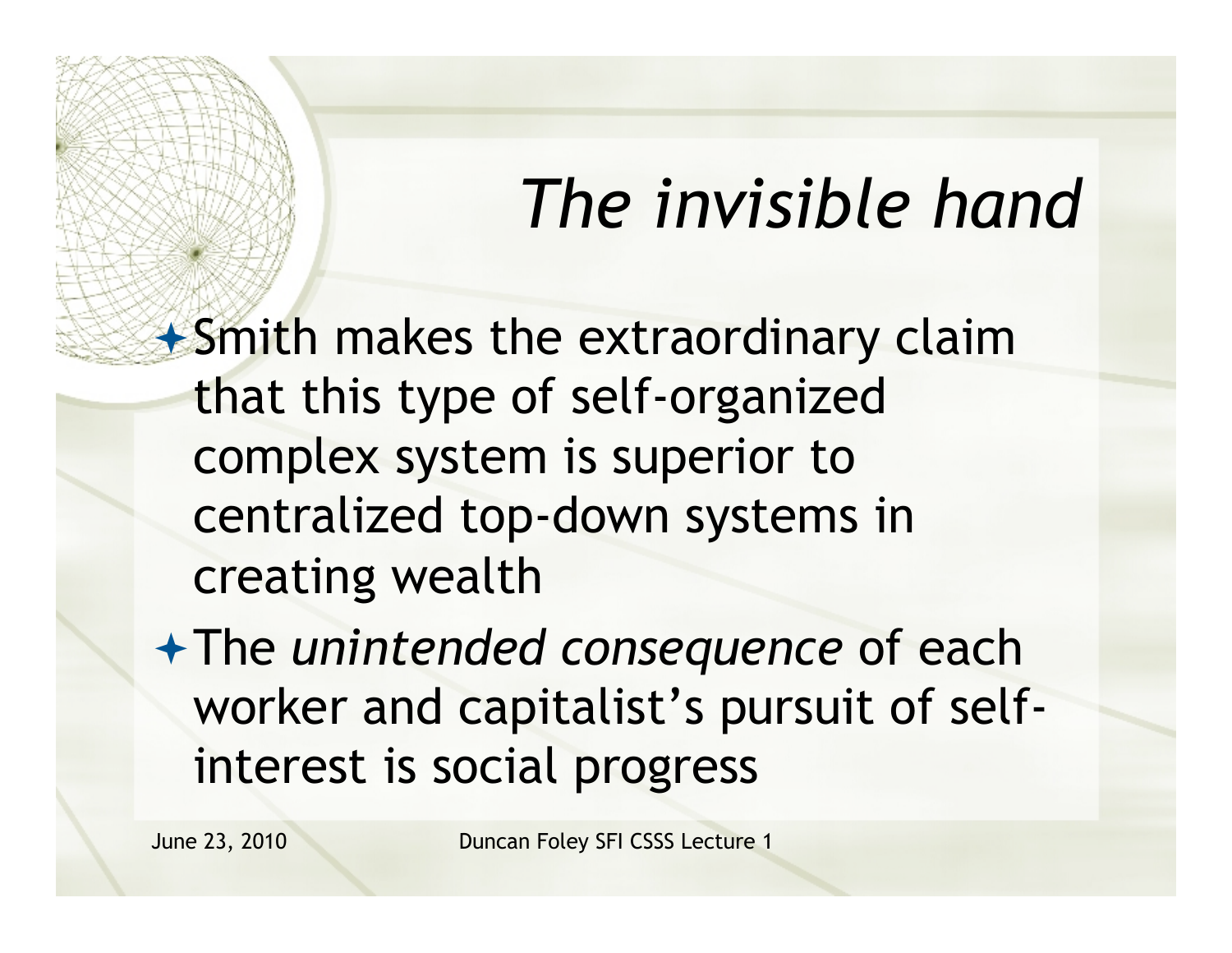#### *The division of labor*

Smith argues that commodity production can sustain a wider *division of labor* than other forms of production  $\rightarrow$  Because of the inherent productive advantages of the division of labor the spread of the commodity form increases social wealth

A virtuous spiral ensues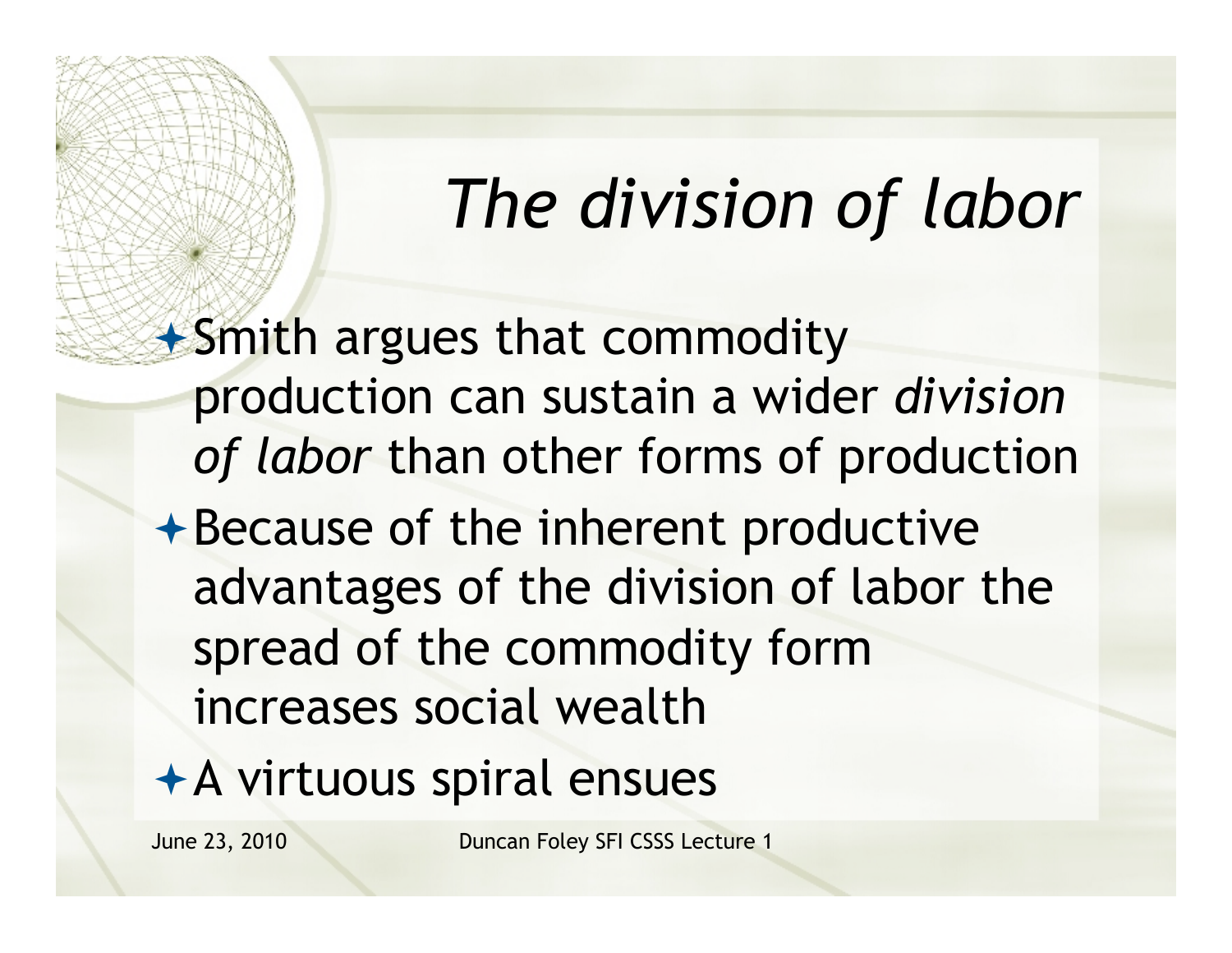#### *Money*

Commodity circulation requires a counter-circulation of money

- Money is either a particular moneycommodity (gold, for example) or its representative as a token or credible promise to pay
- Government can regulate money but does not control or create it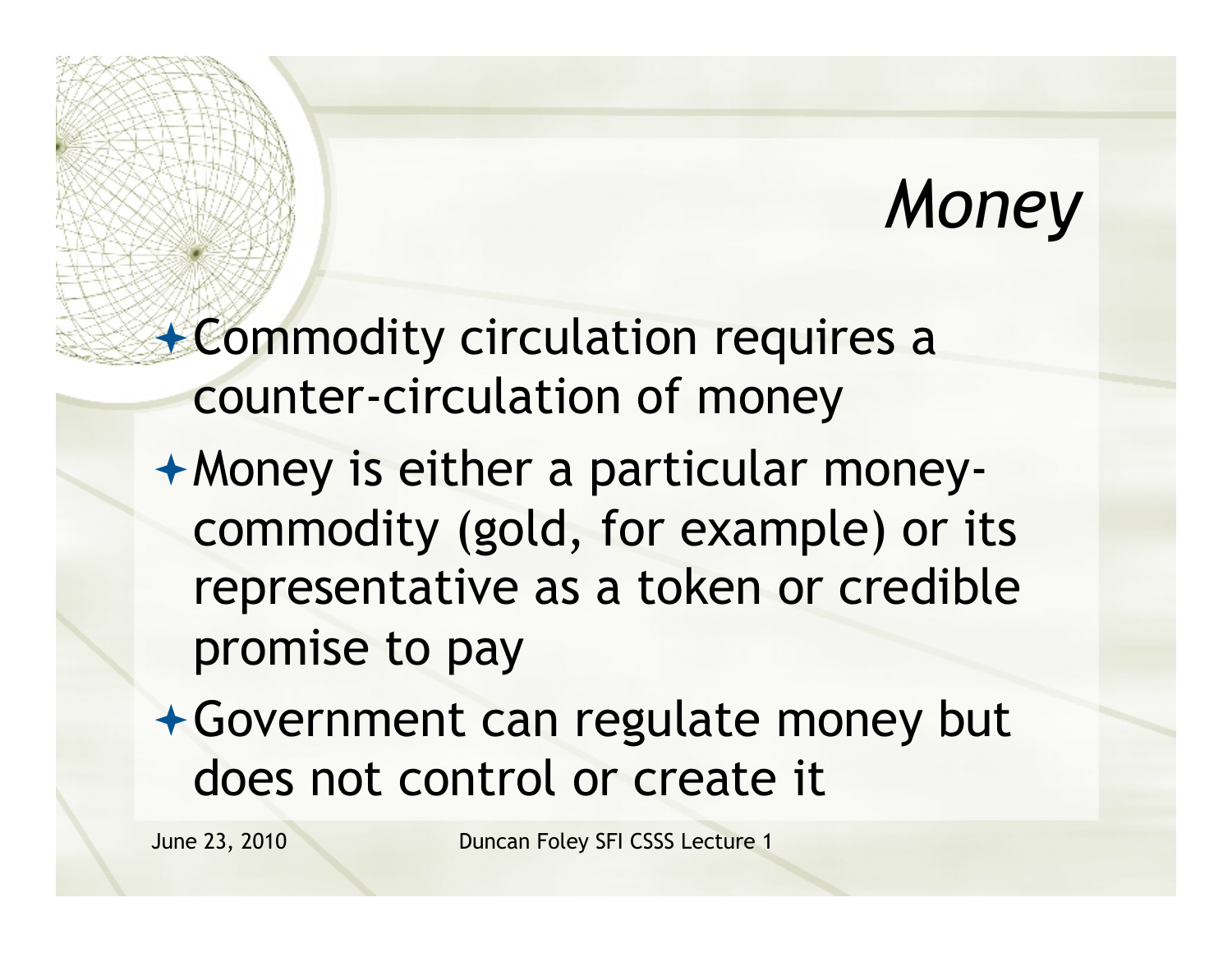# *Velocity of money and credit*

**The value of commodity exchange per** unit time that can be sustained by a given quantity of money depends on how many transactions on average the money mediates, its *velocity*

*Credit transactions* can raise the average velocity of money and sustain a larger commodity circulation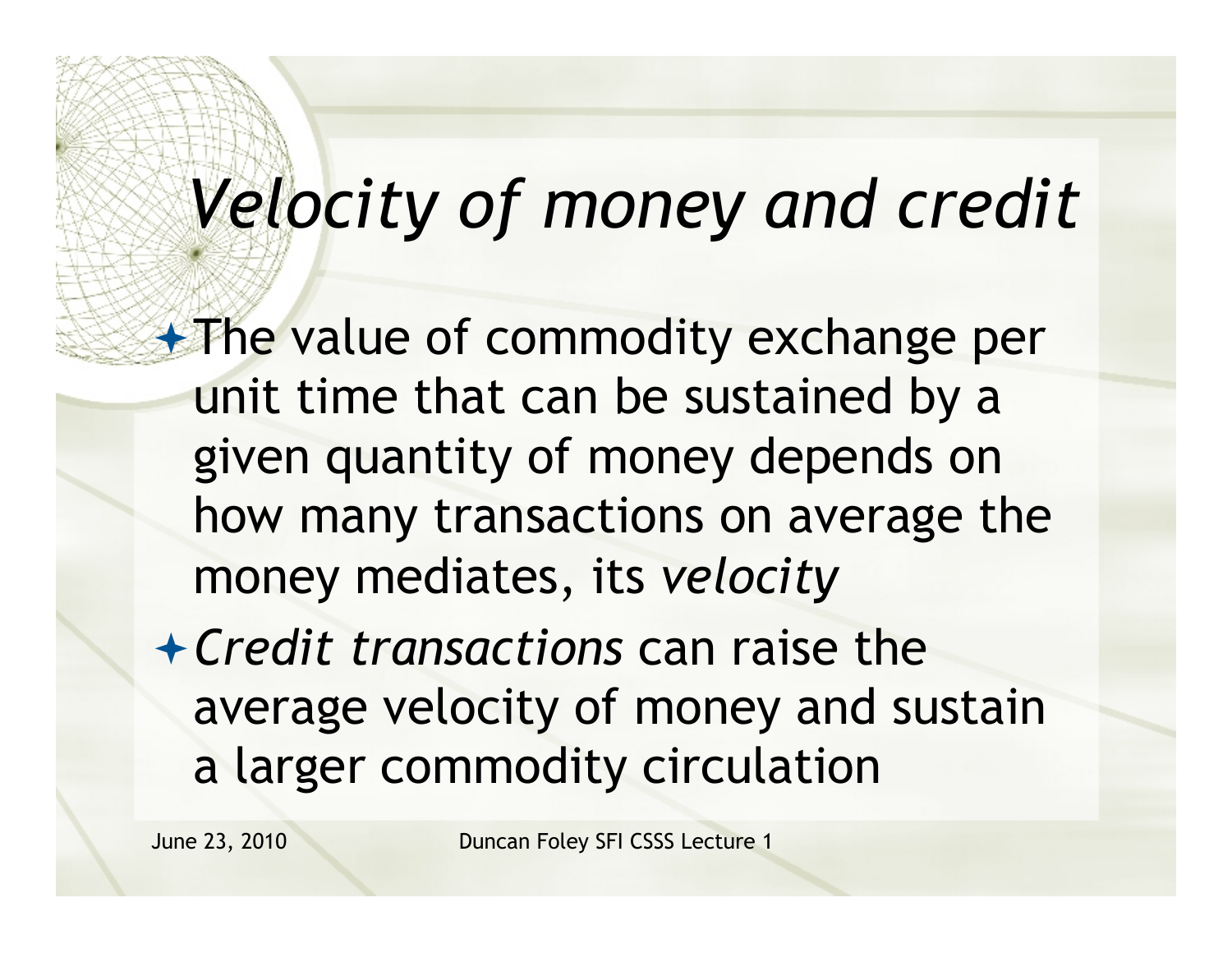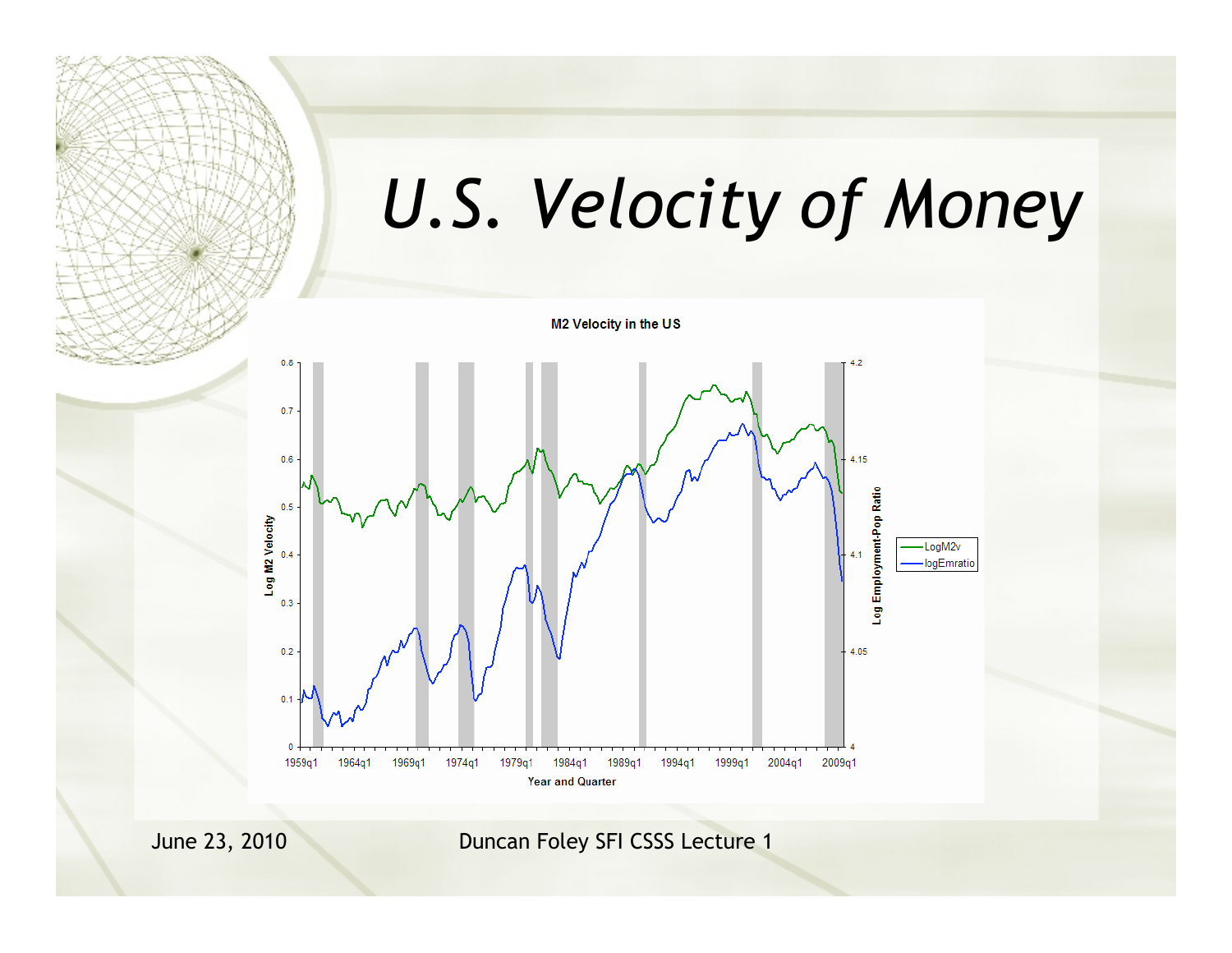### *The vision of self-regulation*

**This abstract theory creates a vision of** a *self-regulating* commodity system

Once government has secured the *rules of the game*, property rights and monetary system, the system is supposed to take care of itself

This is not how things actually work out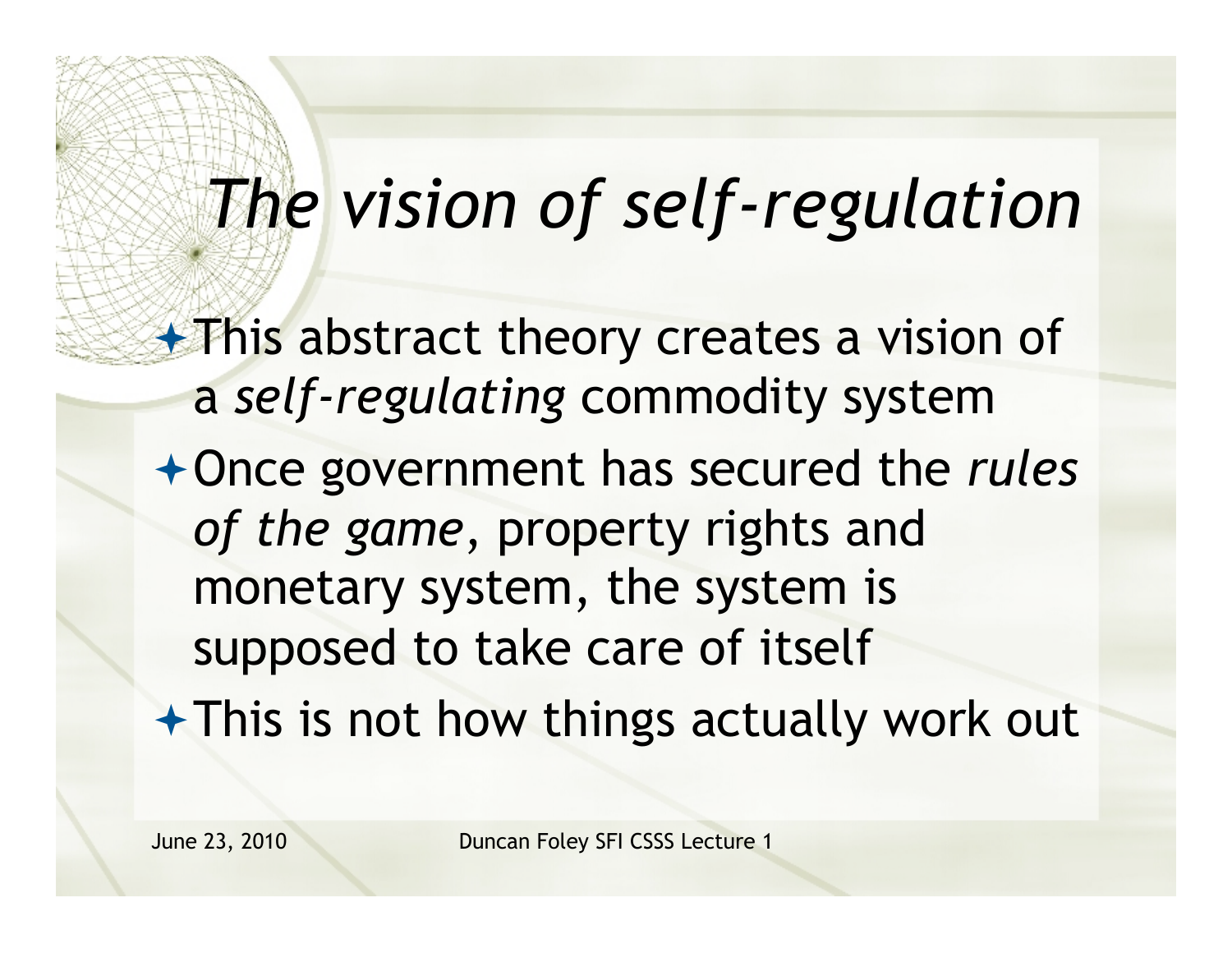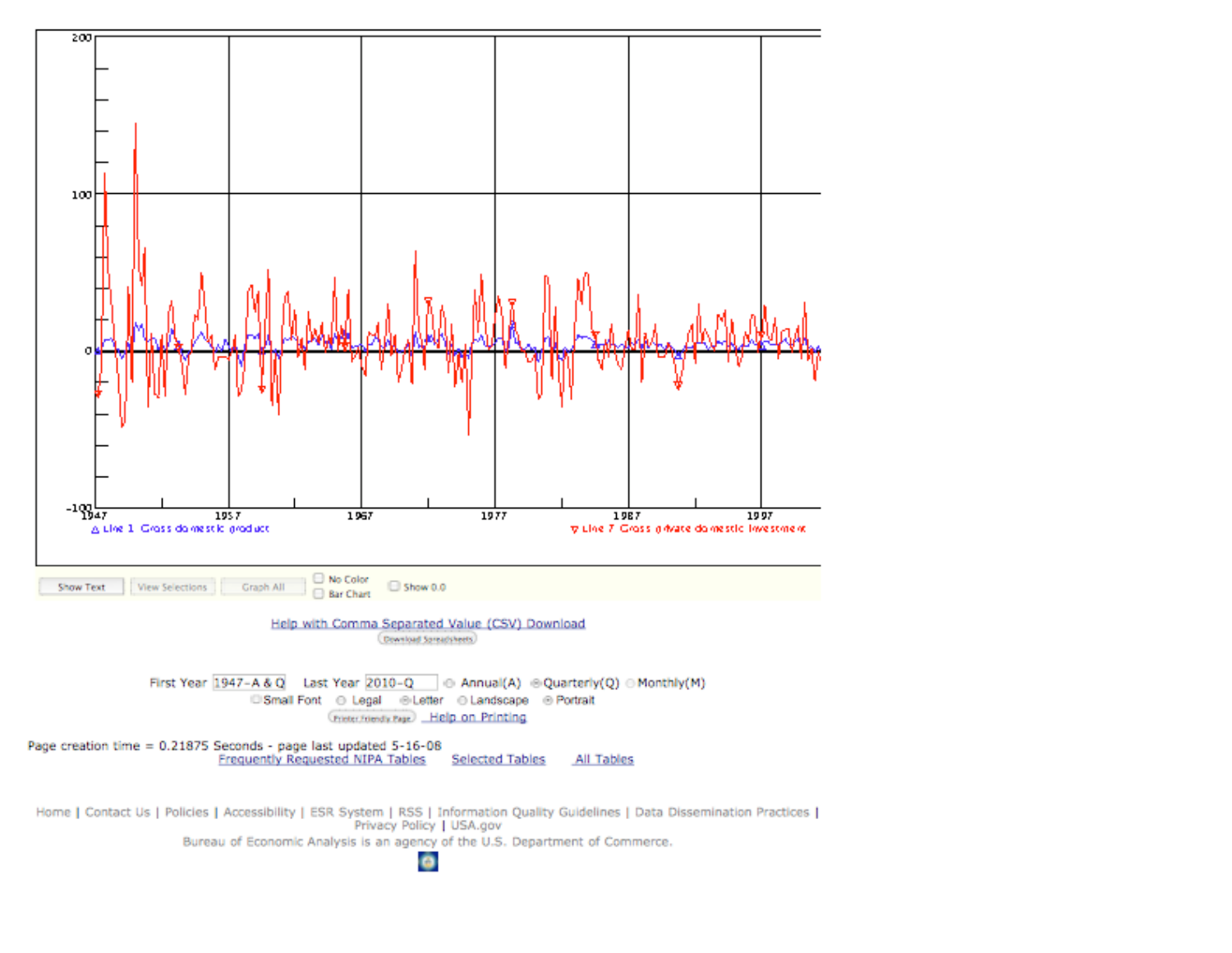#### *Neoclassical economics*

Neoclassical economics elaborates the classical view in several respects

- $\rightarrow$  The maximization of profit or utility requires the equalization of marginal cost and marginal revenue or marginal utility and price
- *Attained equilibrium* takes the place of gravitation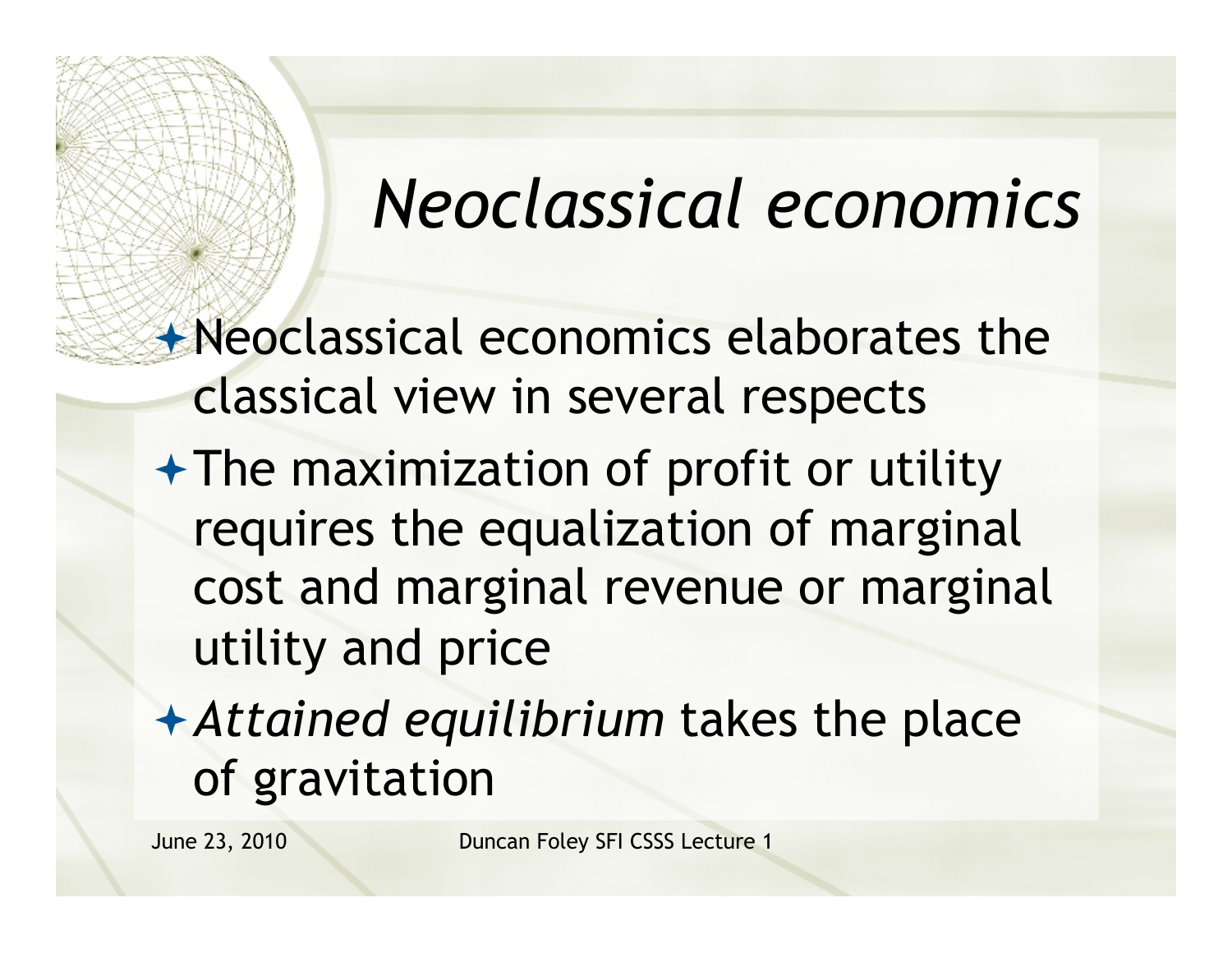### *Equilibrium vs complexity*

Neoclassical theory replaces the complex, adaptive system of commodity production with attained equilibrium

- This is a (somewhat distorted) version of thermodynamic equilibrium
- $+$  In particular the neoclassical view is *path-independent* or *ergodic*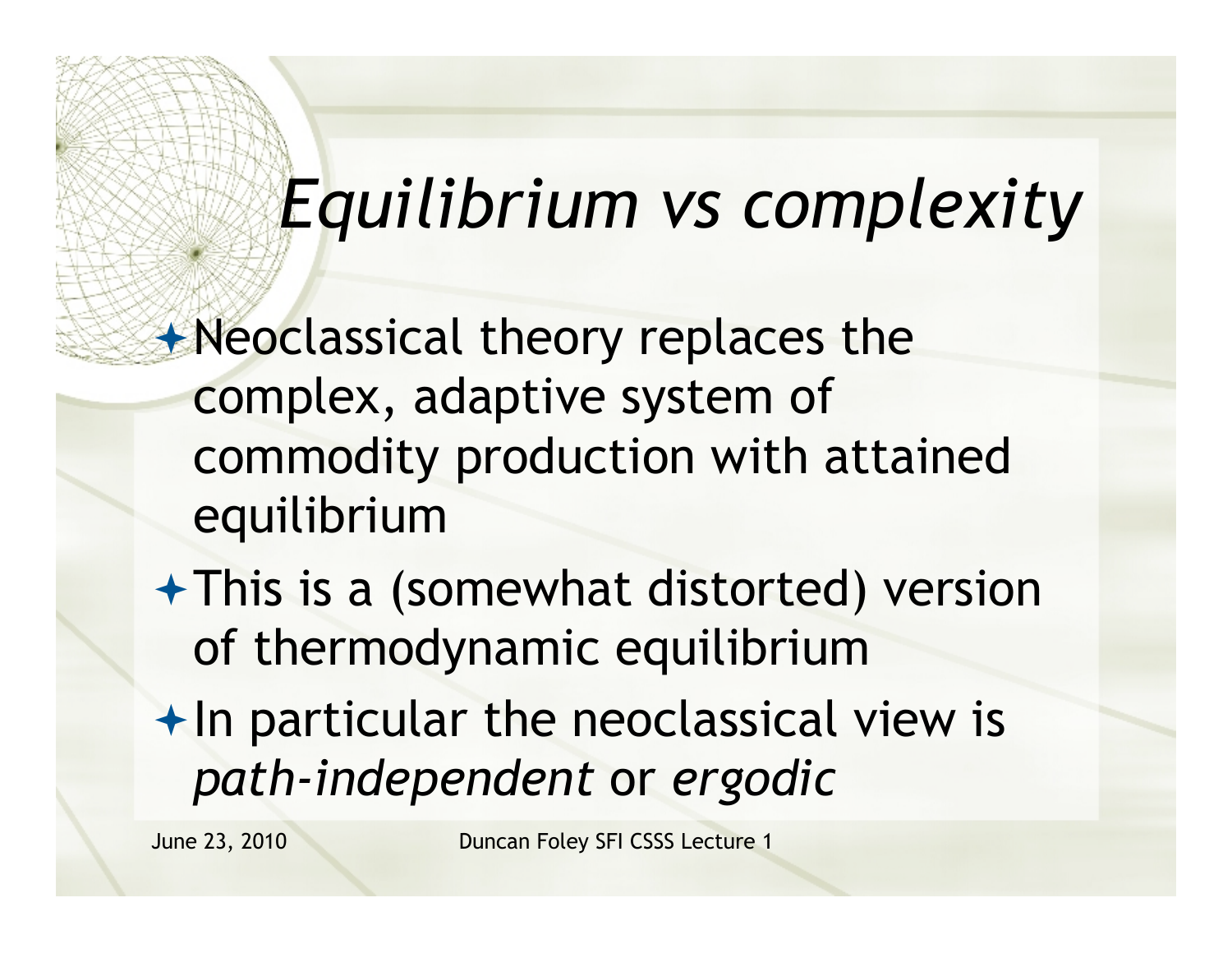#### *Hayek and the Austrian view*

**Friedrich Hayek, who is an important** complexity theorist in his own right, emphasizes the *informational* aspect of commodity production

Each worker or entrepreneur has only a sliver of the knowledge required for a coherent social allocation; the market forces them to reveal information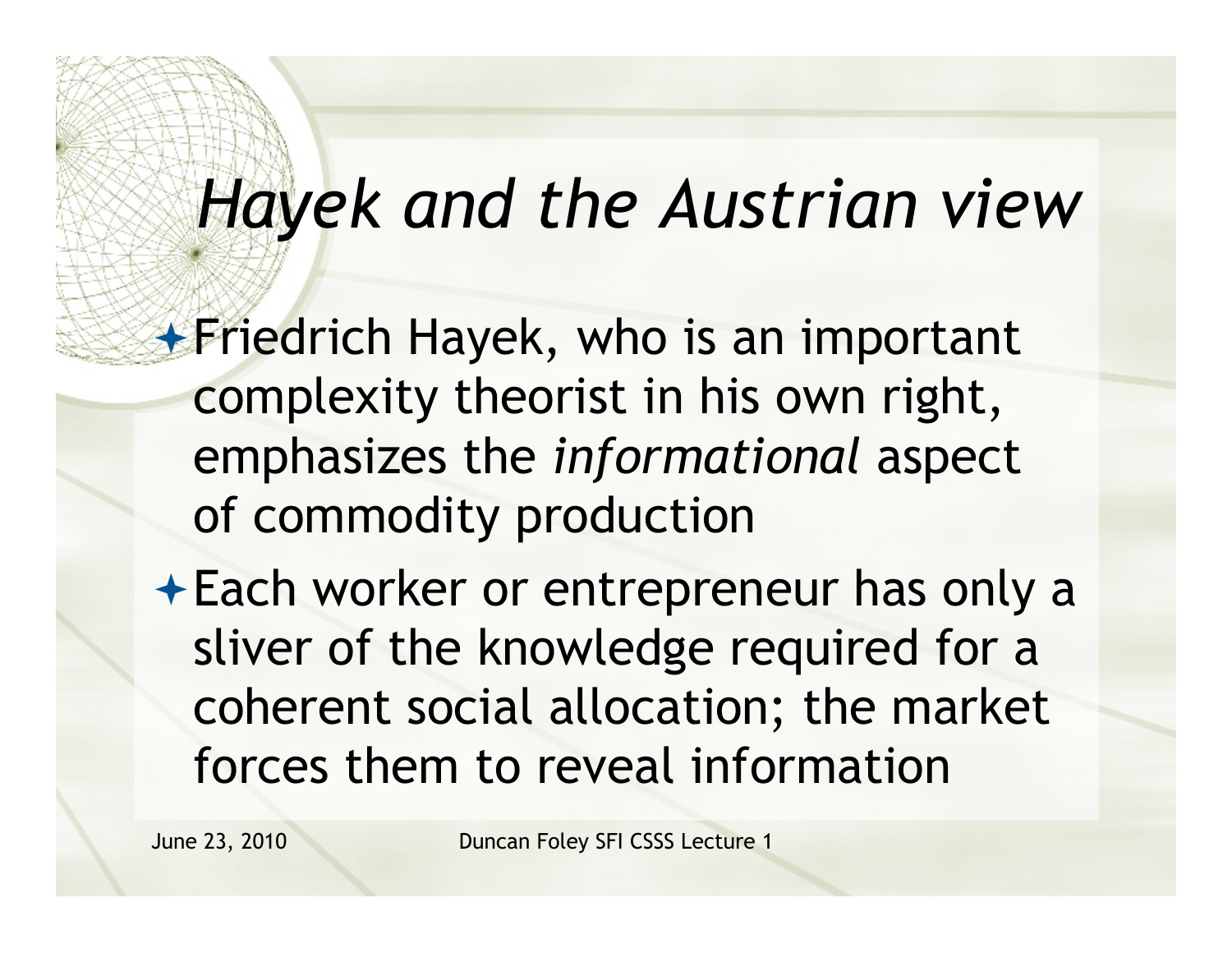**There are many aspects of economic** interactions that look like the types of systems physicists excel at analyzing Economic systems have a mixture of positive and negative feedback, complex dynamics and statistical selforganization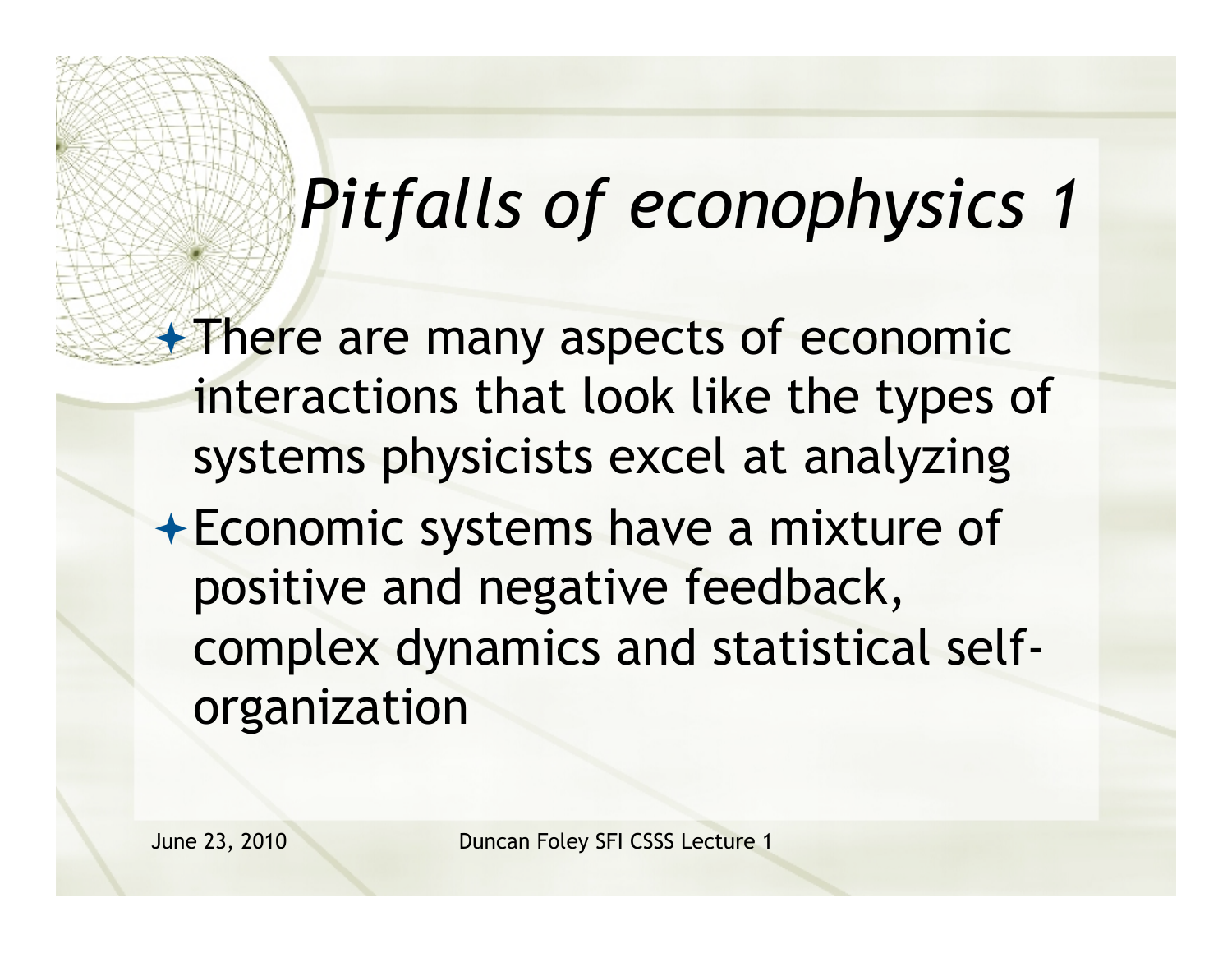$\bigstar$  It is tempting to apply the powerful analytical methods of physics to economic institutions and dynamics

- Physicists have an advantage conceptually in some aspects of economics
- $\rightarrow$  Price is similar to thermodynamic phenomena like pressure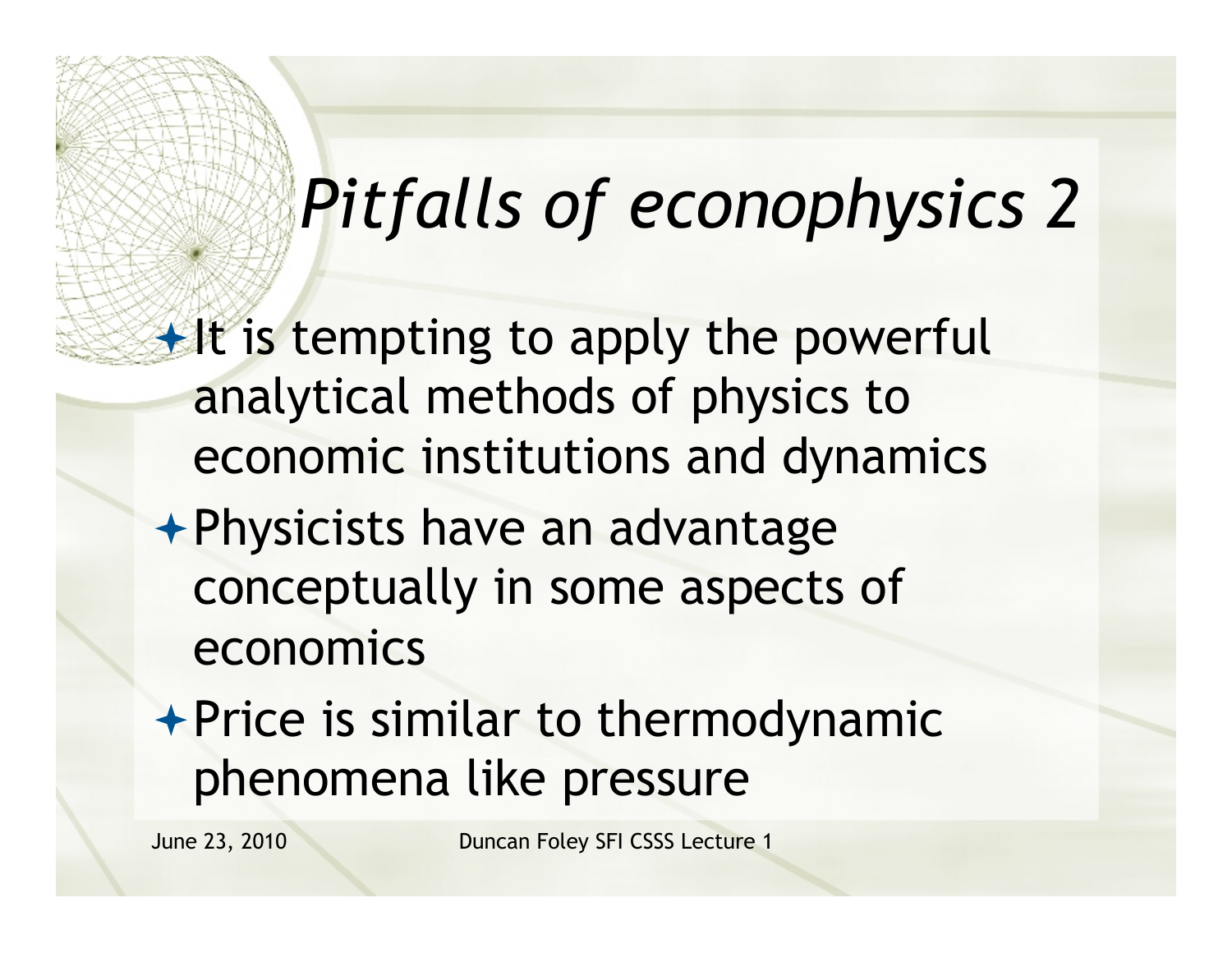Monetary and financial institutions, however, are subtle, not widely understood technically, and difficult to grasp

For example, in any transaction money is conserved: what someone pays someone else gets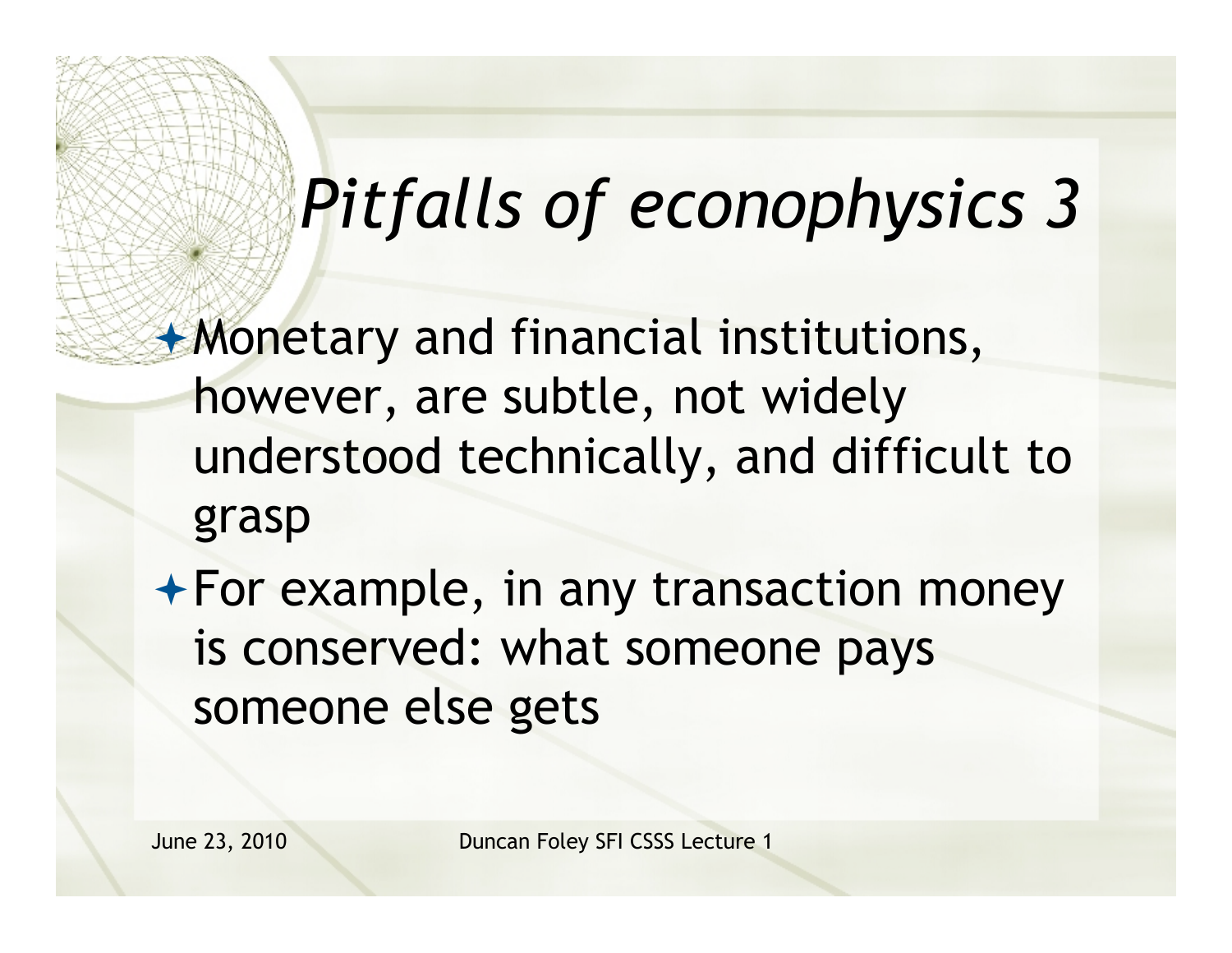**From this simple observation it is** tempting to conclude that money is conserved over the whole economy

The development of sophisticated credit transactions, however, creates money substitutes that are not conserved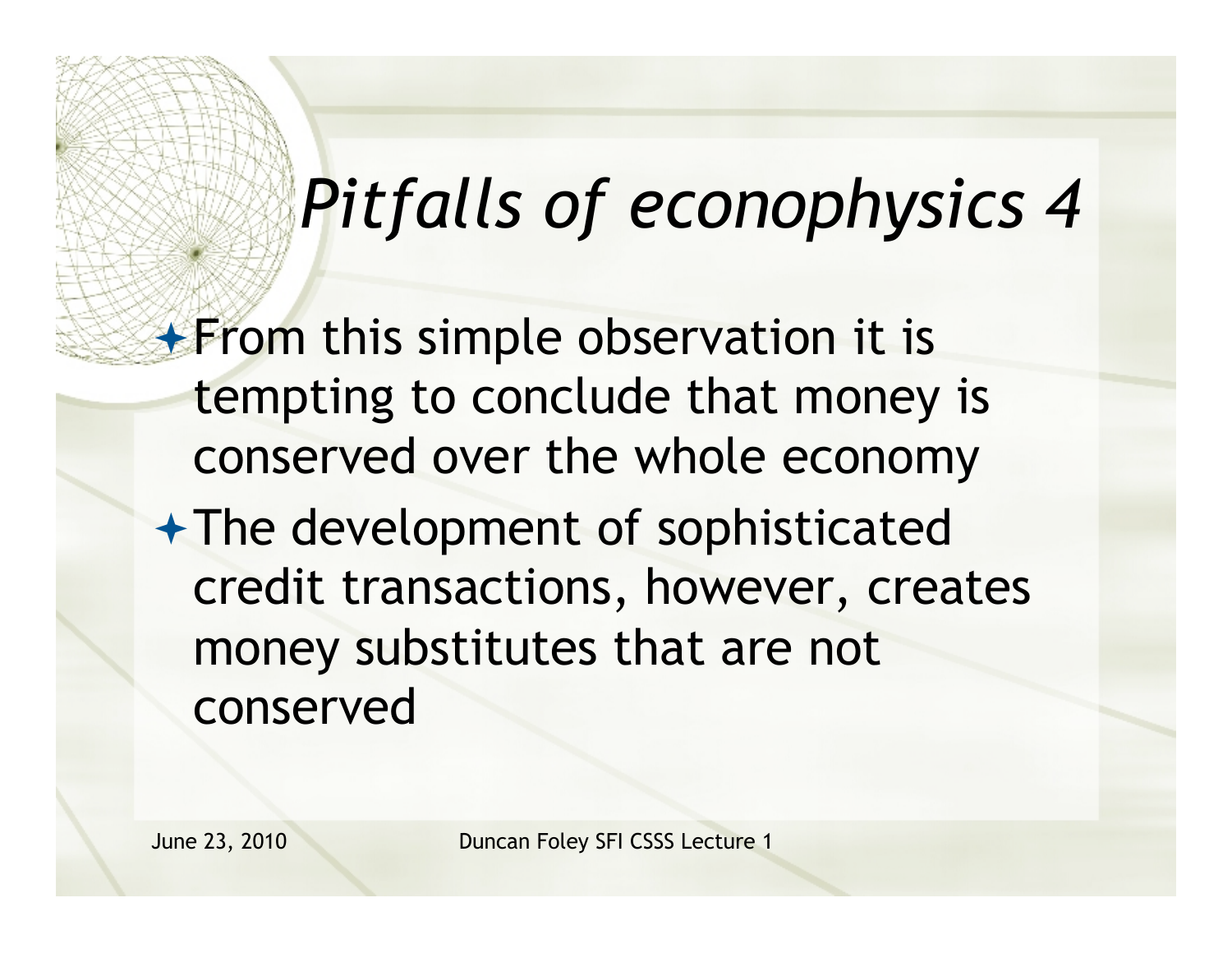Credit transactions affect both sides of the balance sheet: the credit is an asset and a liability

 $+$  In highly developed capitalist economies credit fluctuations can be quantitative huge on a short time scale

Foreign exchange transactions exceeded \$3 trillion a day in 2007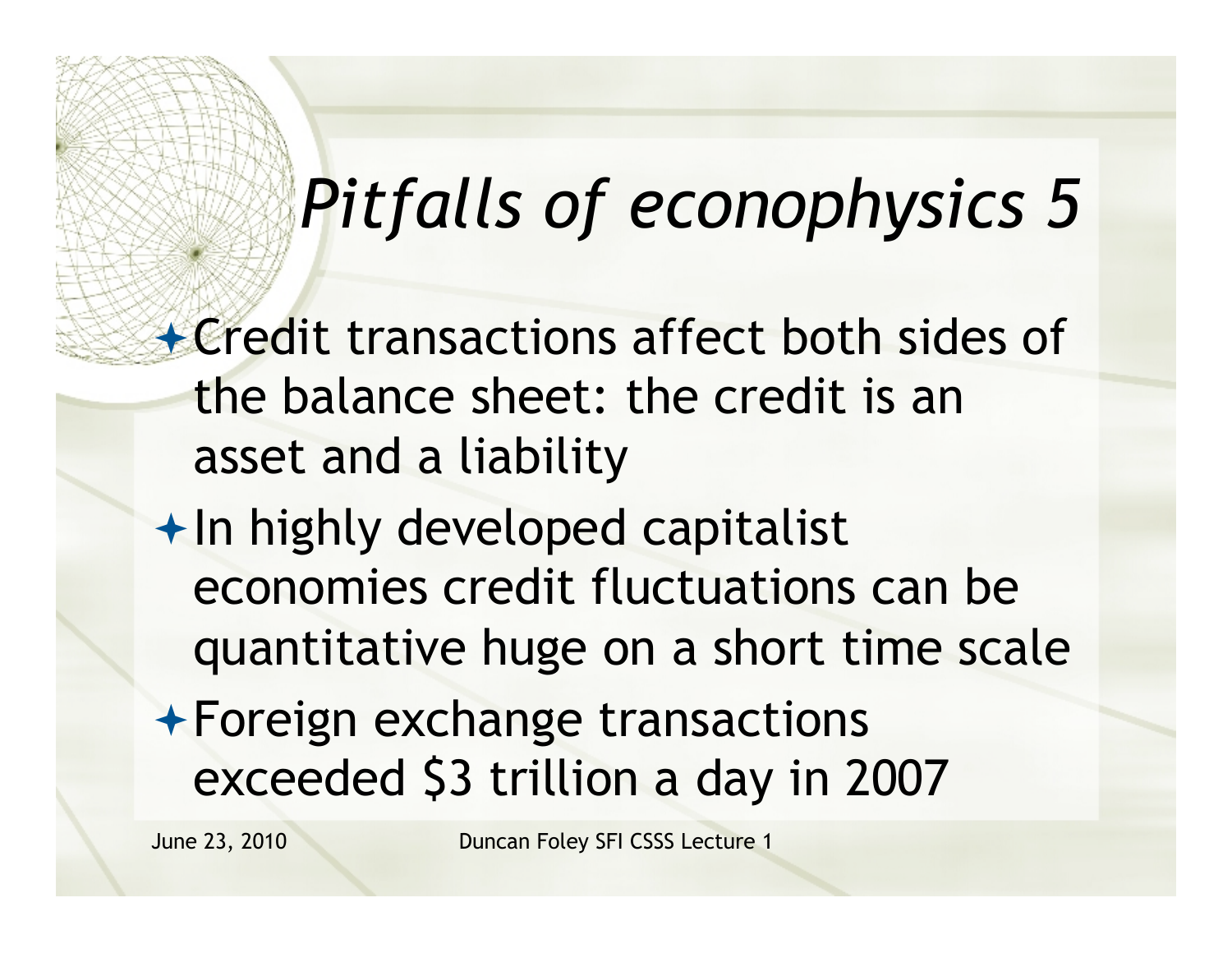**The New York clearing houses clear** \$300 million payments a day, less than 5% settled in cash

 $\bigstar$  In a virtual sense each transaction is balanced in money terms, but rapid changes in the volume of outstanding credit make the abstract assumption of conservation of money irrelevant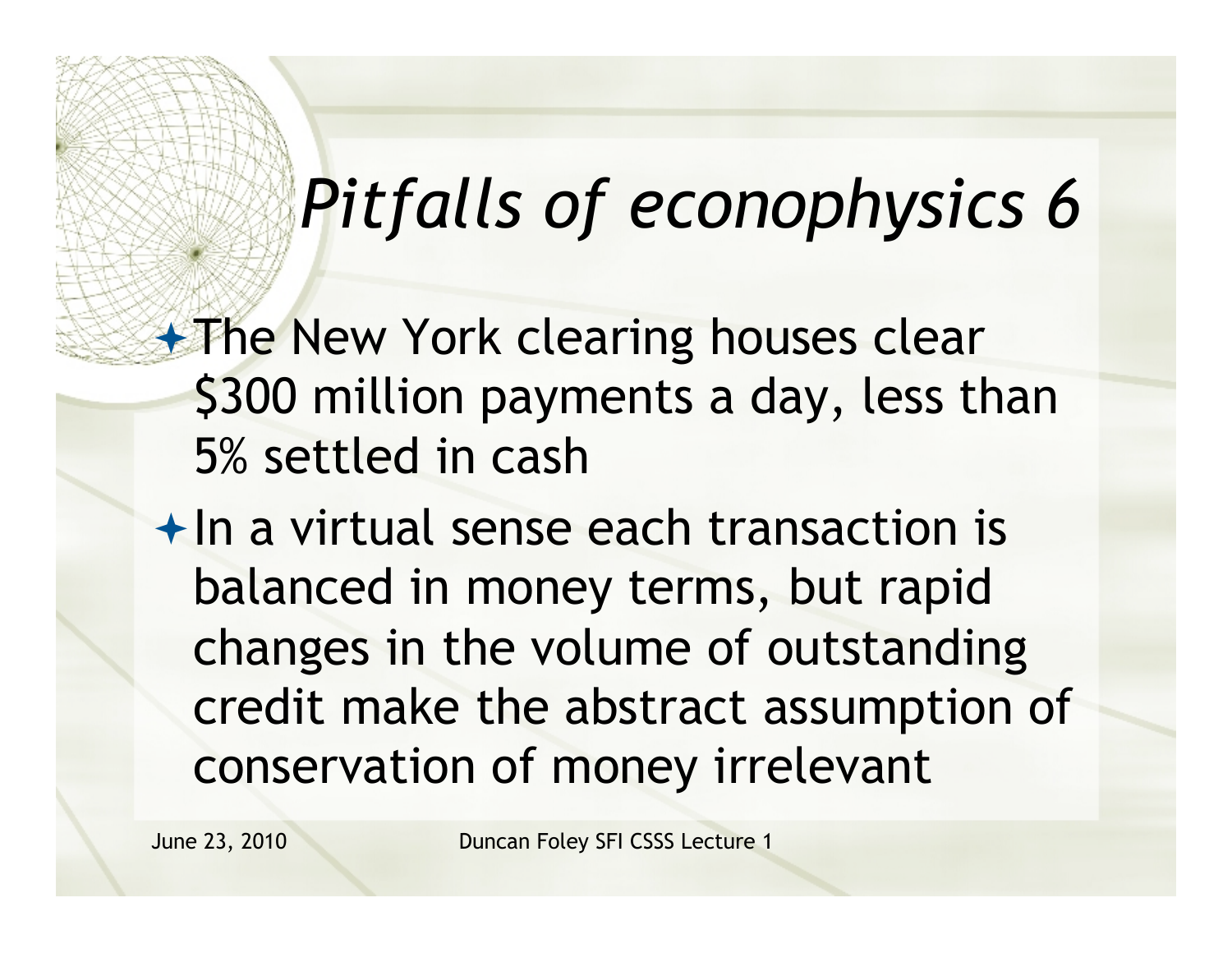Some dynamic assumptions that are compelling in physical systems are quite off the mark for economies  $+$  In physical systems, for example, it is plausible to assume symmetry in the interchange of energy among molecules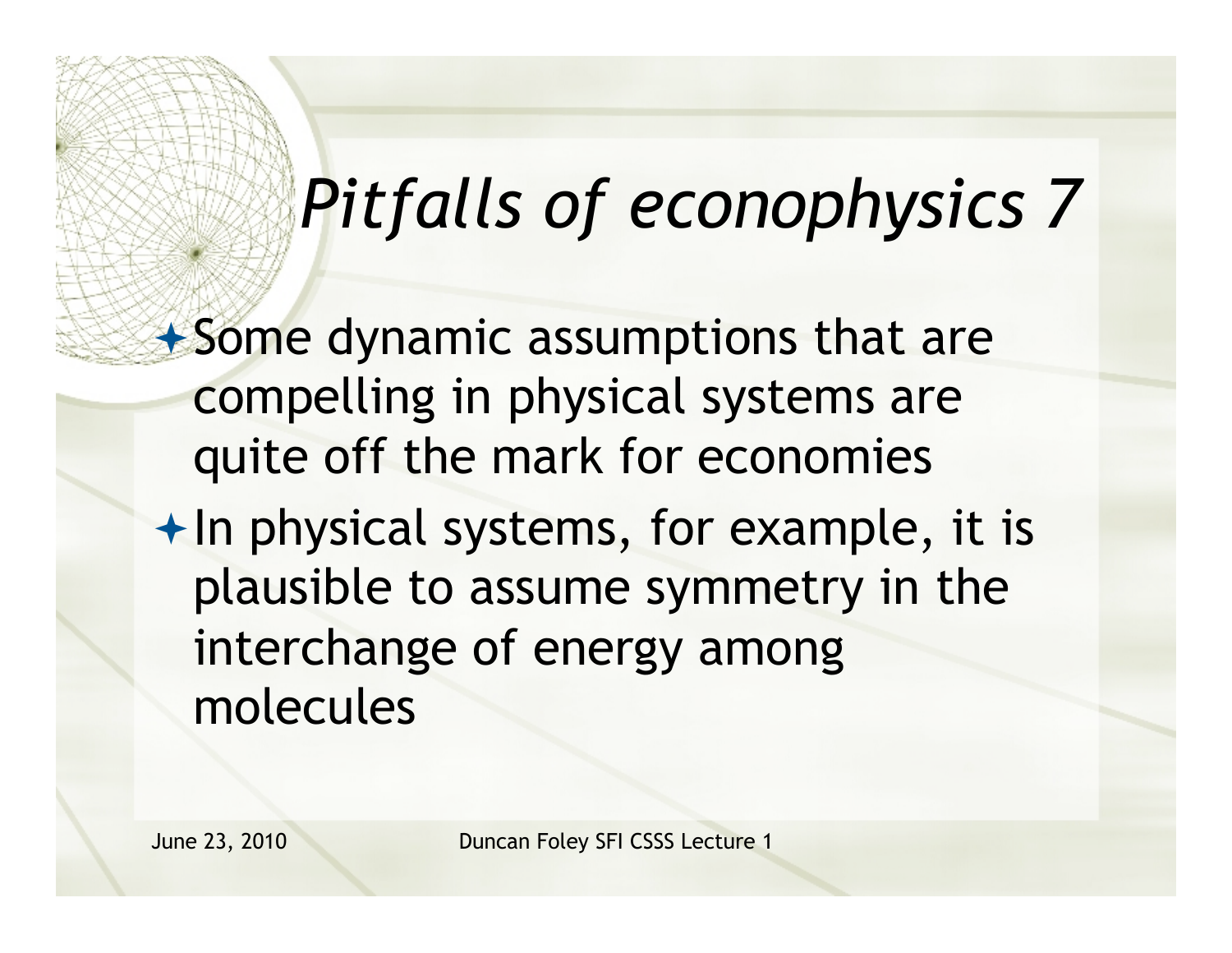$\bigstar$  In economic systems, however, there is very little symmetry in money payments

**★Because of the division of labor most** households specialize in the sale of specialized labor services to a small group of buyers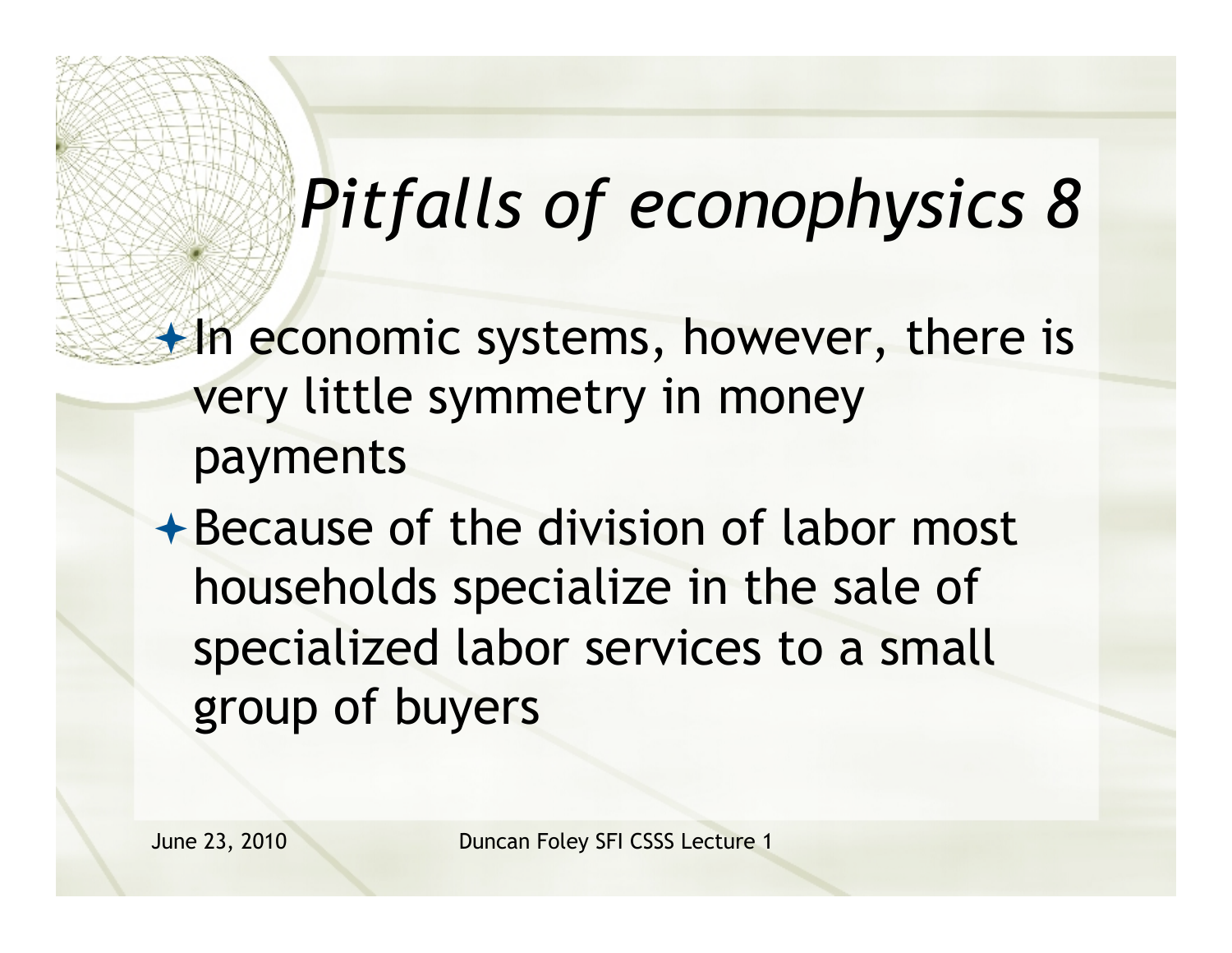**+The same division of labor dictates** that household spending is directed to a wide range of goods and services providers

 $\rightarrow$  Similar asymmetries are pervasive in firm transactions; suppliers are rarely customers